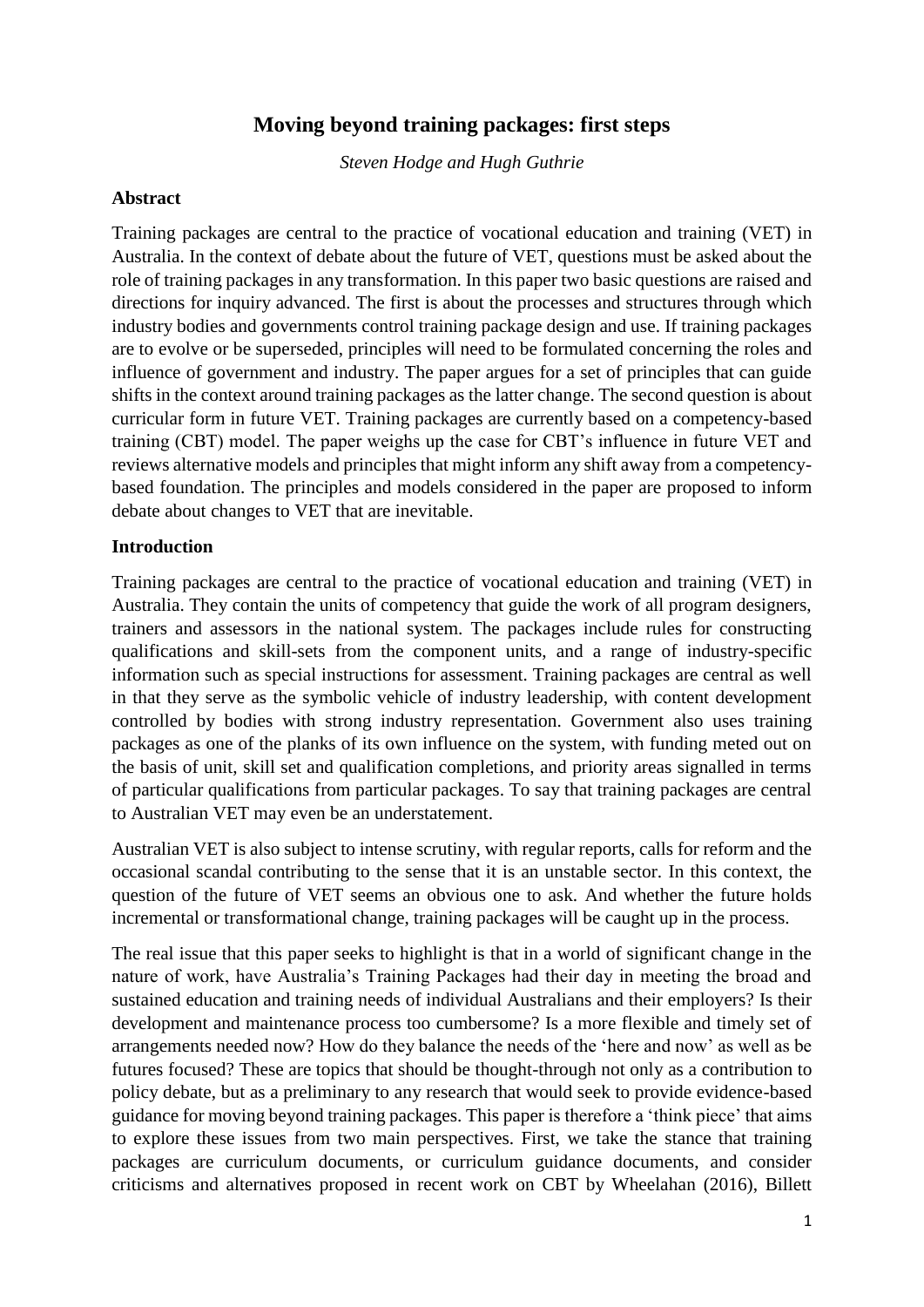(2016) and Hodge, Atkins and Simons (2016). Based on these sources, we identify some dimensions of debate that potentially set directions for future VET curricula. Second, we discuss what would have to change in the practices and mechanisms surrounding training package development and maintenance if VET curricula were to move in the indicated directions. In this part we draw on work by Guthrie and Clayton (2018) and Beddie, Hargreaves and Atkinson (2017) which has addressed some of the challenges to fundamental improvement to our system. We set the stage for considering these perspectives by summarising the evolution of Training Packages and clarifying some of the key issues.

## **Training packages: their evolution and issues**

From the mid 1990s, training packages have been one of the three pillars of the VET system, along with frameworks that describe qualifications (the Australian Qualifications Framework) and the quality of VET's providers (the VET Quality Framework). Training packages define the competencies required by different occupations and industries and describe how these competencies may be packaged into nationally recognised and portable qualifications that comply with the Australian Qualifications Framework.

Immediately before training packages there were National Core Curricula. Their development was progressively overseen by a range of bodies: the Curriculum Projects Steering Group (CPSG), the Australian Committee for TAFE Curriculum (ACTC) and finally, around 1991, the Australian Committee for Training Curriculum (ACTRAC). This was an era when VET was mainly - indeed almost entirely - TAFE. Those on these bodies were the heads of curriculum development in each state and territory although, progressively, some industry and private provider representation was added. The national curriculum process was described in a series of manuals (for example Sandery 1985, Guthrie et al. 1989, ACTRAC 1994). The last manual provided a template for the curriculum documentation.

In 1991 the National Training Board (NTB) was established (Clarke, in Moran and Bannikoff 2018, p. 129) coinciding with the move to competency-based training. As Clarke points out in this historical piece:

"The NTB played a critical role in the development of competency standards and the endorsement of those standards, combined with the establishment of the National Framework for the Recognition of Training (NFROT)."

By the mid to late 1990s, registered provider numbers had grown, provision had diversified significantly and VET had become a nationally focused system.

There was increasing pressure from industry to control the nature of vocational training and reduce the influence of educators in the development and maintenance of VET qualifications. The disjuncture between the development of competency standards on the one hand and the national VET curriculum development process on the other increased industry's frustration and desire for more total control. This led in 1996 to the creation of the training package concept (ANTA 1997), aimed - so it said - at enabling registered training organisations (RTOs) to develop flexible training programs to meet particular enterprise, regional or individual training needs, while maintaining the core integrity of a national qualification.

Since their inception, a number of reviews and commentaries on the concept have occurred (e.g. ANTA 2002, Schofield and McDonald 2004, National Quality Council (2009) and later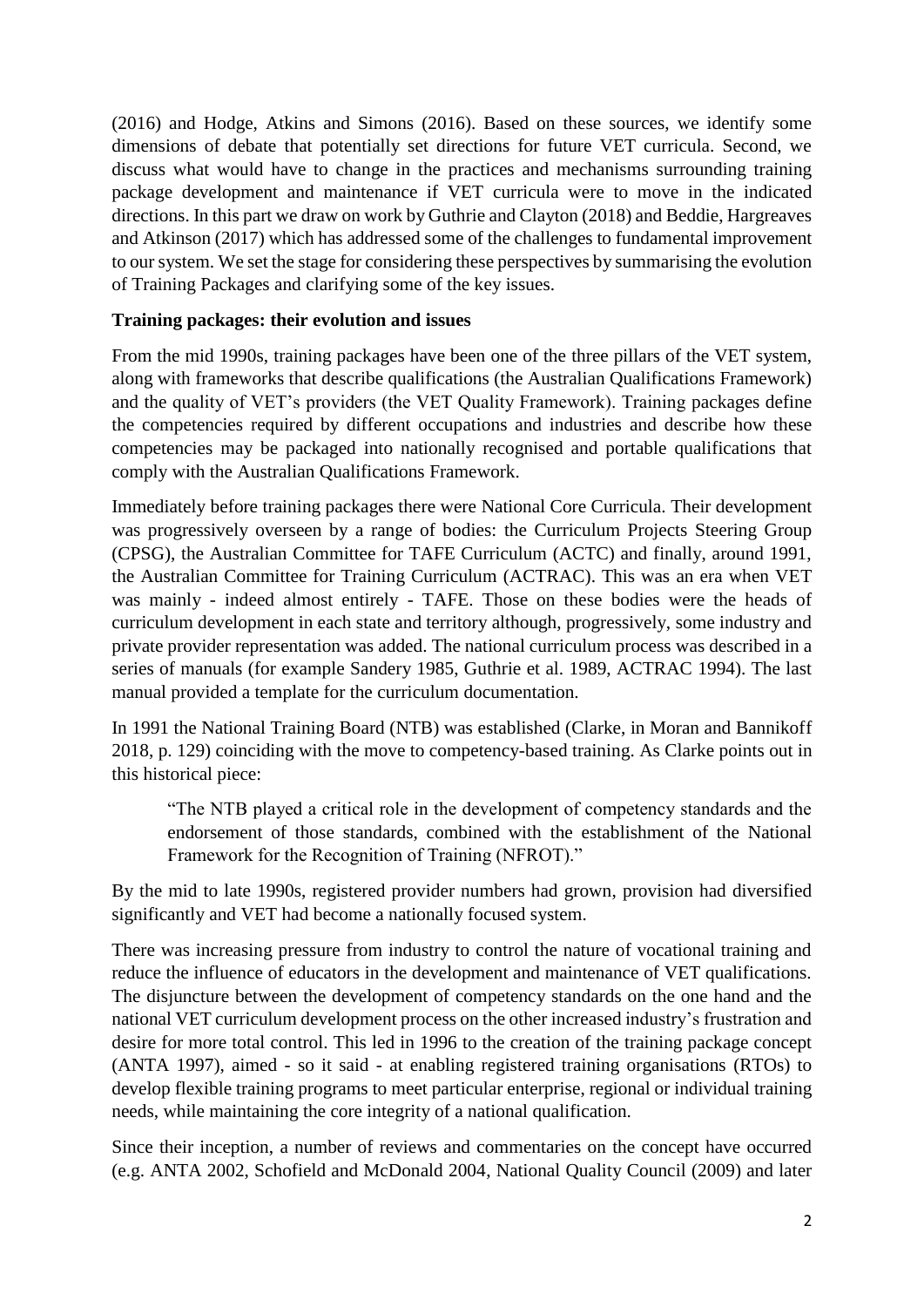reviews, including the review of training packages and accredited courses and revised arrangements for training product development around 2015-16 (DET undated) and a national training products reform project sponsored by the Victorian Department of Education and Training - see Beddie, Hargreaves & Atkinson, 2017). This latter project aimed to challenge current thinking and provide an eye to the future, while not being restricted by current governance arrangements. Its title ('Evolution not revolution: views on training products reform') suggested change, but not radical change, was needed. Most recently, however, there has been more strident commentary on the training package concept by both Moran and Bannikoff (2018) and Joyce (2019), amongst others. Moran & Bannikoff (2018, p.5) believe that:

"Training Packages are costly, out of date, far too complex, and do not match the skills needed in modern workplaces. They have become the basis for an overbearing regulatory burden on RTOs and the training system more generally."

Likewise, Joyce (2019, p. 53) points out that:

"Industry groups, RTOs, employer organisations and governments all voiced concerns that training packages are very cumbersome and complex and too hard to change. As a result, qualifications quickly fall out of date, and in some cases have been out of date for a long time."

Training packages have had other issues too, including the difficulty of defining a particular industry and consulting comprehensively with it. As industries and technologies develop and change, boundaries are re-drawn, and skill needs change, maintaining them becomes problematic – especially in those industries and occupational areas where change is rapid. They also tend to look most readily at current practice which makes it difficult to address emerging needs and support innovation or leading-edge enterprises. Thus, training packages do not enable the type of innovation needed to address the emerging and future needs of employers and industry (Moran and Bannikoff 2018). In short, they are not 'nimble'.

Practitioners in RTOs can find them difficult to interpret and therefore translate into sound learning programs that can be readily assessed (Hodge 2014). Hodge notes the difficulty with interpreting competencies, and this is attributed to the unclear language and 'jargon' associated with them. Guthrie (2009, p. 18) maintained that:

"…at best, written competency standards are rough and ready, though useful, guides and we should be wary of assuming that actual realities of what competence is are reflected in the words used to describe them."

Despite this, they are the benchmark - the 'gold standard' - used in provider audits by Australia's VET quality regulator: the Australian Skills Quality Authority (ASQA). If they conform to templates that force training package writers to focus on a narrow range of occupational features (as argued by commentators such as Buchanan, Yu, Marginson & Wheelahan, 2009 and Hodge, Atkins & Simons, 2016) this not only compounds the problem for RTOs, but also suggests their initial quality control and verification processes prior to certification are inadequate.

Moreover, the whole process is overdesigned. Moran and Bannikoff (2018) suggest that they are slow to get to market, costly to develop and maintain and "have become voluminous and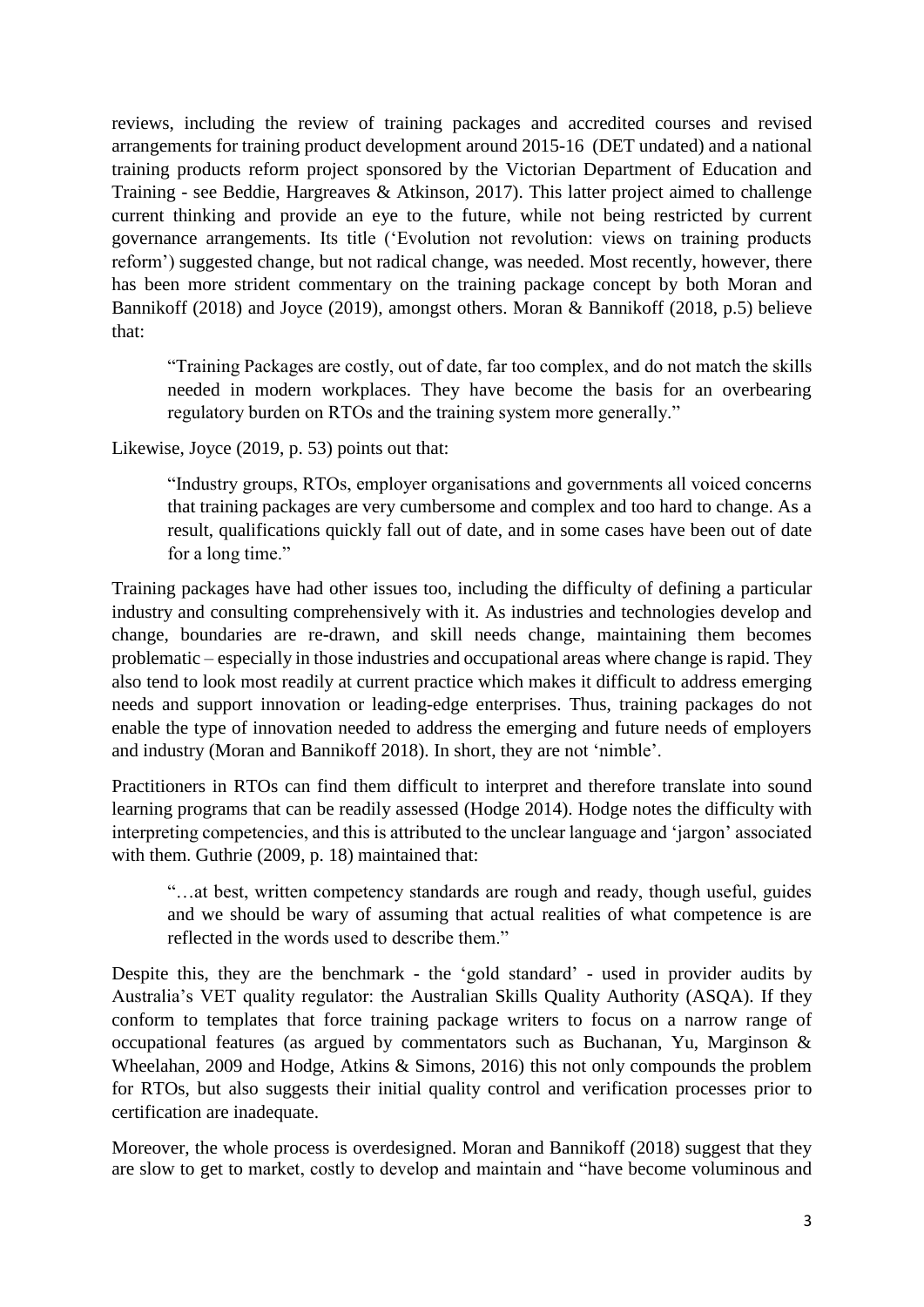complex, producing a very large number of qualifications and skill sets" (p. 20). Indeed, many unused or underused packages and qualifications are reported (Korbel & Misko 2016). These authors also report that enrolments in training package qualifications are heavily concentrated in relatively few qualifications. In fact, "there were 283 qualifications that recorded no enrolments over a two-year period (2014-15), with these spread across 49 training packages" (Korbel & Misko 2016, p. 3).

Most likely, a considerable number of the available units of competency are not or rarely used as well because the packages are based on a 'core and electives approach'. Thus, the whole process is potentially wasteful of resources. Finally, their design is often in the hands of package design experts rather than vocational discipline specialists and skilled educational practitioners based in RTOs who are industry current. Indeed, there is what might be described as something of a powerful 'complex' made up of informal and changing coalitions of groups with vested psychological, moral, and material interests that surrounds their development, certification and review. This carries with it all the attendant problems that 'complex' brings with it in terms of vested interests in preserving the status quo and subverting change.

The VET sector's stakeholders are described in Guthrie and Clayton (2018). They include politicians, policymakers and planners and government departments and agencies; industry including peak employer and employee representative bodies and other associations with more specific occupational foci; individual employers; professional and regulatory bodies; regional development and community bodies; education and training providers, teachers and trainers and VET's learners. We would argue that these latter few groups are the least politically influential, yet are strongly affected by training package content and quality. The issue here is the challenge for the training package developers in reconciling an often-diverse set of views and coming up with packages that are workable. This reconciliation process, like that for policy development, is problematic. The reason is not only the diversity of voices but the weight each voice should be accorded by package developers.

Finally, Karmel, Mlotkowski and Awodeyi (2008) in asking the question 'Is VET vocational?' found that, with the exception of the trades, there is no neat match between the training package qualifications and the occupations in which most people end up working. They argued that "those developing training packages need to be aware that many graduates will not work in their 'intended' occupation" (p. 4). Moran and Bannikoff (2018) also argue that training package products sometimes have unclear connections to career pathways and employment outcomes. These findings suggests that, in reality, vocational education and training is somewhat more generic than specific.

## **The future form of VET curricula?**

The spectacle of coalitions of stakeholder groups promoting their own interests through VET may obscure the fact that beneath it all is a powerful curriculum model that rests upon a set of educational principles and theories. In the churn of reports, bad press and shifting policy structures, it can be forgotten that there is a separate debate to be had about the *educational* goals and structures of Australian VET. The rhetoric of training reform and its long wake makes it hard to reignite the debate, with the consumerist language of 'packages' and 'products' predominating, and long-promoted versions of VET history suggesting CBT and training packages overcame curriculum. But there is some discussion about principles of vocational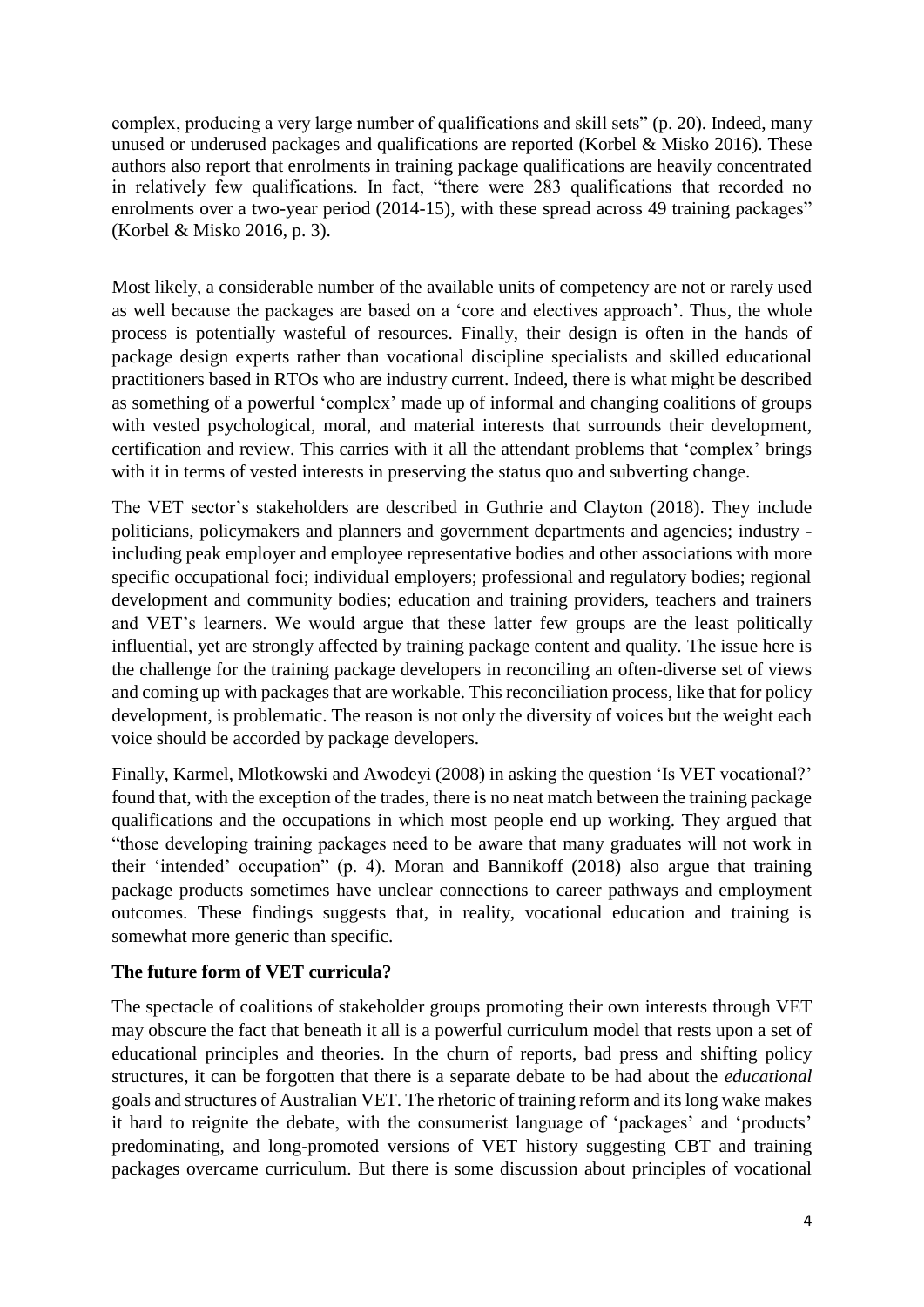education that provide material for a reconsideration of the curricular basis of Australian VET. In the following brief remarks, three dimensions of debate about future VET curricula are indicated, starting in each case from where we are now with CBT and training packages and moving out along lines suggested by Wheelahan (2016), Billett (2016) and Hodge, Atkins and Simons (2016).

The first dimension concerns the focus or goal of curriculum – what VET is about. Criticism often alights on the narrowness of the object of individual units of competency. For instance, Wheelahan (2016) draws attention to the fact that the units are generally about tightly defined tasks. A problem with this focus emerges when a given job calls for broader objects, such as manipulation of some body of knowledge, or a more complex process, or the more important application of key knowledge and generic skills. Billett (2016) offers the notion of is 'canonical knowledge' of the occupation – knowledge of materials, processes and methods specific to an occupation – as a more adequate orientation. His alternative embraces other elements, but we will draw them into discussion of the next dimension. For Billett, the occupation as such is the substantial focus of curricular design. In contrast, Wheelahan (2016) pushes the focus out to an even broader notion tied to the 'capabilities approach'. Setting up her account of this approach, she wrote,

"VET qualifications should be designed to prepare people for a wider range of workplace destinations and occupations, rather than a specific focus on workplace tasks and roles." (2016, p. 191)

This suggests that the individual learner's capability needs must be considered paramount, and must be broadly based. Here Wheelahan reiterates the criticism of training packages that draws attention to the competency-based training (CBT) model underlying them. The 'specific focus on…tasks and roles' indicates the intention of units of competency to describe known techniques, equipment, and concepts to get done that which employers need doing. For Wheelahan, it is a focus on today's tasks with little regard for the wider occupation in which the tasks have their significance. To overcome this limitation, she proposes to shift the focus from current tasks to an occupational field. To develop an appropriate curriculum would require enquiry into those fields of practice with a broader focus on occupations and industries rather than tasks. The first dimension, then, points to a way beyond the limited focus of units of competence – which is not overcome by bundling competencies into a qualification – toward whole occupations or beyond them to fields in which occupations are situated. An advantage of the latter approach is that it more accurately addresses the likely future of work in which today's jobs are likely to transform or disappear, while industries and fields of occupations are likely to be the more enduring areas across which workers will apply their abilities.

The second dimension concerns these abilities located in the learner, and the agency of the learner with respect to shifting boundaries of jobs. The current approach does recognise generic skills (employability or core skills) and likely these would be regarded as more personal traits, although in reality, guided by the assessment requirements of units of competency, the focus of VET curriculum remains on 'job-oriented' tasks. In contrast, the capabilities approach championed by Wheelahan (2016) emphasises learner and worker agency. She distinguishes between capabilities as 'capacities to act' (p. 192) and the 'functionings' or realisations of acts which are concerned with achieving a specific goal. The training package approach does assume that skills and knowledge abide in people, but they are aligned to functionings, or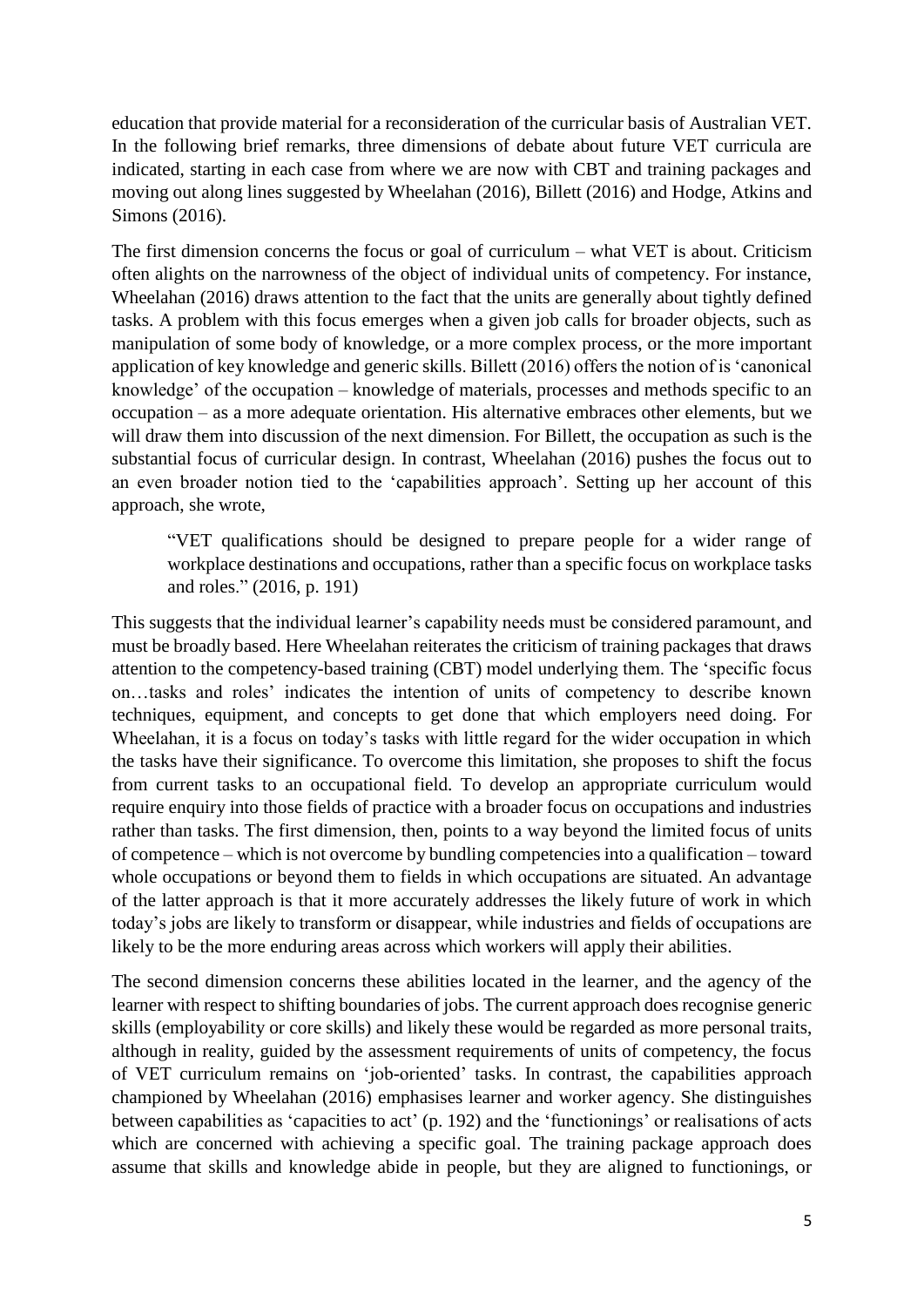already-channelled capabilities. The capabilities approach shifts the focus to agency itself. But the approach is not learner-centric. Rather, it sees capabilities as necessarily developing in the context of broader 'social, economic and cultural conditions' (p. 192). In the VET context, such conditions are provided by occupational fields of practice. A tighter focus – for example, on tasks – will narrow learning to development of functionings, leaving capability growth and particularly desirable personal attributes enshrined in notions of generic competencies and employability skills to chance. For Billett (2016), the personal side of vocational education also calls for a more sophisticated analysis and approach. In addition to 'canonical knowledge of occupations', VET needs to develop the ability to mediate this knowledge for application to varied problems and contexts. This is a special kind of knowledge. In addition, a range of general 'capacities' (e.g. problem solving, communication, ability to learn) need to be developed that can underpin mediation of canonical knowledge in actual work situations. Billett also indicates the importance of learners coming to recognise and adopt occupations as their own vocation, enabled through broad understanding of the occupation. He offers the framing concept of 'personal domains of occupational knowledge' to sit alongside the informing body of occupational canonical knowledge. These personal domains include the sense of vocation, generic capacities and mediational abilities.

The third dimension we consider is indicated by a broad principle proposed by Hodge, Atkins and Simons (2016) that concerns the relationship between a single curriculum framework and multiple occupations (but could be wider notions such as Wheelahan's fields of practice). The premise of their proposal is that any curriculum model embeds assumptions about the knowledge to be developed by education. With respect to training packages, those assumptions presently derive from behaviourism with its doctrine that only what can be observed can be meaningfully represented in educational goals. This is an epistemological assumption. Now, behavioural assumptions may be appropriate to some tasks. But when applied to more complex or subtle occupations, behavioural representations tend to neglect, obscure or distort what is important to learn. Given this argument, Hodge et al. proposed that any vocational curriculum model intended to apply to multiple occupations must allow for the intrinsic knowledge and practice structures of an occupation to predominate in the teaching and learning of that occupation. It means that whatever over-arching curriculum model we seek for vocational education would have to have the flexibility to accommodate the way knowledge and practice is actually understood from within the occupation. That might mean that different occupations would require quite different curricular structures and components, leaving any national curriculum framework with the significant challenge of determining appropriate types and levels of standardisation that allow for the particularities of different occupations to show through.

Reflecting on these three dimensions in relation to the current model of training packages it is possible to indicate lines of debate about vocational education goals and structures as follows. A future form of VET curriculum would have greater or lesser levels of standardisation. At present, we have a highly standardised, 'one-size-fits-all' approach. All occupations break down into task-units and the information is analysed and presented in behavioural categories. But according to Hodge et al.'s argument, a future curriculum model should be less standardised, with careful consideration given to exactly how appropriate standardising interests are reflected in the model. The next dimension concerns the focus of curriculum. A continuum can be discerned between the current narrow task approach on the one extreme to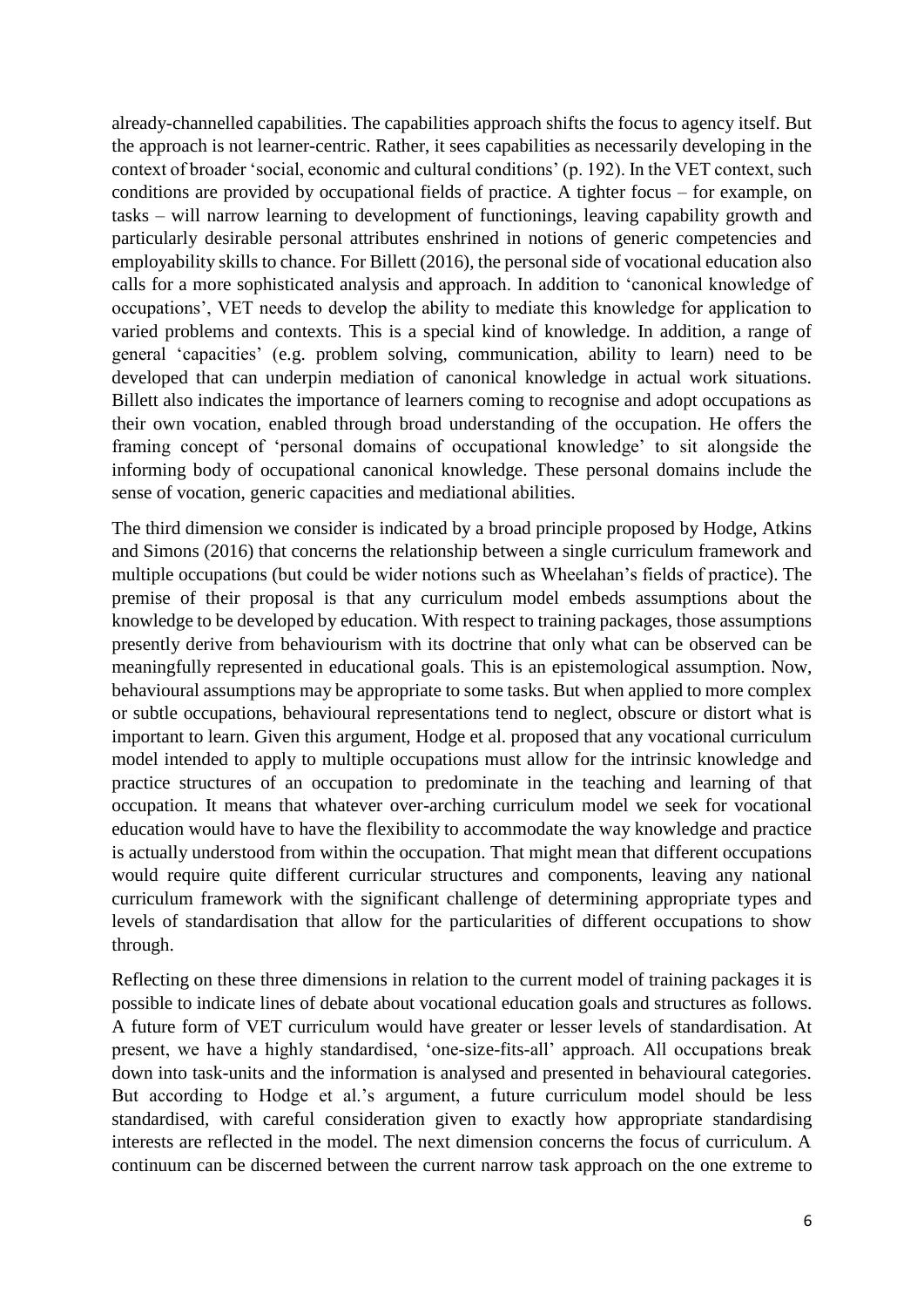Wheelahan's broad fields of practice on the other. Billett's canonical occupational knowledge sits somewhere between as being focused on occupations (rather than tasks or fields) and embracing canonical knowledge of occupations (rather than behavioural information). A third dimension concerns the person of the vocational learner. In current VET, this dimension is almost invisible. Although there is formal acknowledgement that generic skills (e.g. employability or core skills) should be developed, units of competency remain focused on tasks and assessment follows suit. Both Wheelahan and Billett's alternatives make room for a distinct personal aspect. For Wheelahan, capabilities describe the more personal aspect of vocational education. Billett's 'personal domain' with its components of vocational commitment, ability to mediate canonical knowledge, and capacities such as problem solving, also opens up a distinct learner-centred element of curriculum.

We can suggest then, that future VET curriculum could encompass the following principles. First, it would limit standardisation to just those aspects of the system necessary for administering funding, mechanisms for determining and revising curriculum, and demonstration of outcomes against, say, the new Australian Qualifications Framework. Further, we can suggest a future VET curriculum would aim for a wider goal than work tasks. That might be to a rich, occupation-specific goal such as canonical knowledge, or wider again to fields in which current occupations sit, but also related occupations, with the field considered as bounding occupational transformations in the near future. A third dimension would be the personal aspect and how it is represented in curriculum. The current system has no clear and assessible position on what personal dispositions and capabilities would be required to flourish in both today's and tomorrow's world of work. Although it not entirely clear how to conceptualise Wheelahan's capabilities from the perspective of curriculum design, this aspect has a distinct position in her alternative model. Again, the components of Billett's personal domain are not necessarily easy to conceive in curricular terms, but nevertheless, vocational curriculum could address the personal domain. The third dimension, then, concerns the necessary personal aspect – equipping learners to be empowered agents in an uncertain world of work – with questions remaining how this is to be understood and represented.

#### **How do processes and structures therefore need to change?**

Our first observation is to question the fundamental mantra that VET is 'industry led'. Rather, Guthrie & Clayton (2018, p. 2) contend that:

"this is only partly true. While peak industry bodies play an important role in the process of policy formulation … a more accurate description is that the sector is government led but industry advised. Moreover, the policy and practices advocated by industry peak bodies can often be at odds with local industry and individual employer views about what is desirable."

Thus, in the context of delivering the specific requirements of training packages there can be a nexus over the nature of the training provided between industry views at a global and those expressed more locally, and between those individual employers that favour qualifications having immediacy of utility on the one hand over others amongst employers and industry bodies that favour the development of broader and more sustainable knowledge, skill and capabilities by the VET sector. This latter group also argue that more specific and often technically based training should be their domain, and that the education and training of the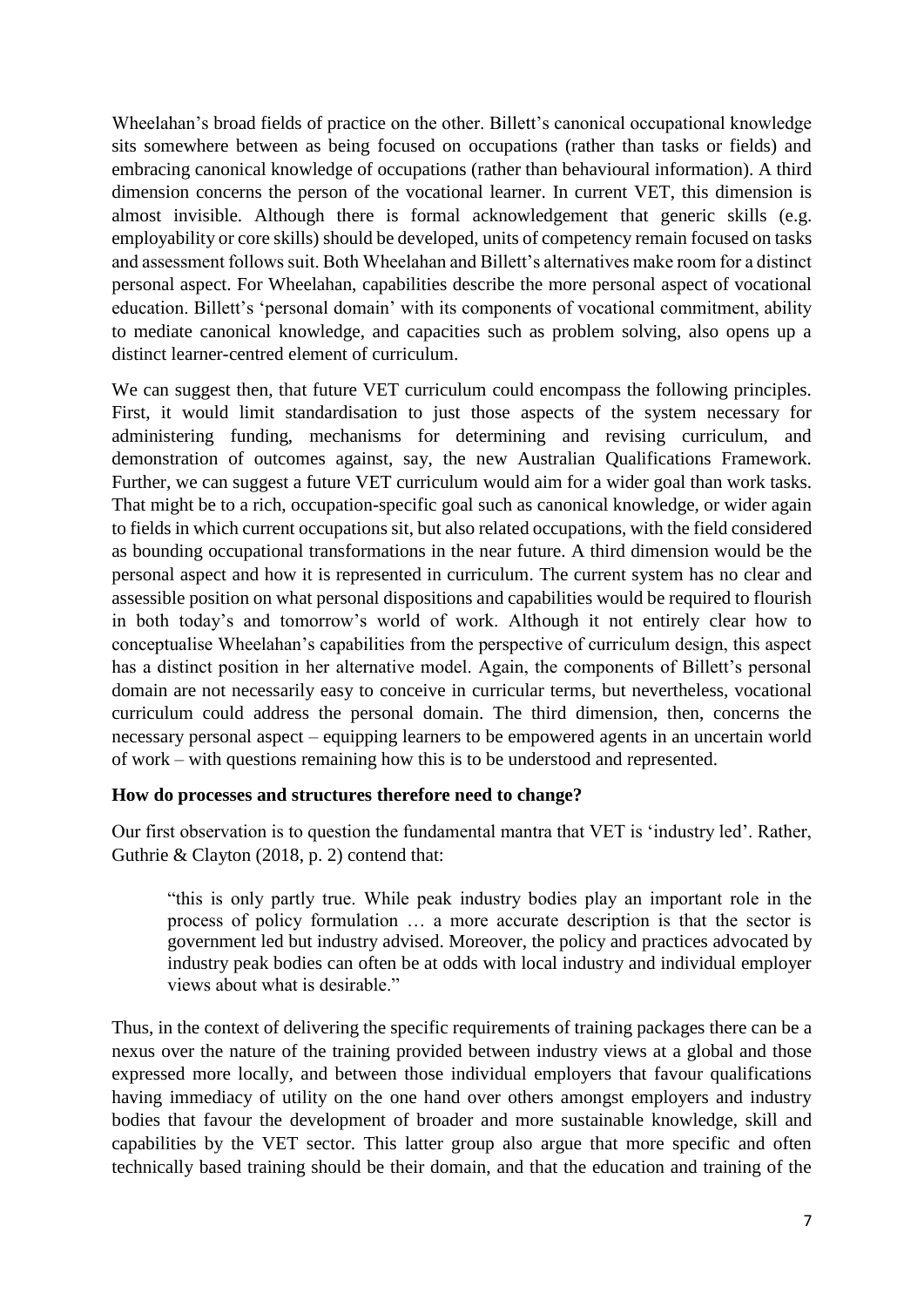workforce is a shared responsibility between providers and 'industry'. These differing views catch VET's providers between 'a rock and a hard place' in delivering what their various clients want and really need. This also challenges providers that are attempting to meet local innovative employer needs on the one hand, while being conscious that are subject to regulatory audit that is compliance-based, and uses the training package as the 'gold standard'. Moran and Bannikoff (2018, p. 26) argue that "regulation through ASQA fills the current policy and strategic vacuum by applying detailed, risk-averse controls at the delivery end of the system – an approach that polices the VET system" in line with the content of training packages. This, they suggest, undermines the type of innovation that would come from the interaction of capable providers and employers. Further, they maintain that this process "diffuses opportunities for RTOs to develop strong industry relationships and therefore to deliver responsive and relevant training" (p. 24).

We contend that what is now required is greater power sharing, especially as the voices that are continually downplayed or even ignored are those most immediately concerned with training package content and implementation: VET's providers and their students. Indeed, Beddie and her colleagues (2016) reported that what the system urgently needed was better interaction between providers, industry and regulators. Higher levels of provider representation and input to the deliberations of Industry Reference Committees (IRCs), which also drew on student experiences and views, would be a good starting point.

In terms of our suggestions concerning future VET curricula, governments would likely need to grapple with the challenge of limiting standardisation. But this also overlooks the extent to which VET's current training package offerings are actually standardised in terms of both content and quality. The current system has overstepped the mark here, unintentionally impacting on the representation of occupations and fields in competency documents, and alienating trainers in the process. Governments need to curtail the educational effects of its supposed standardisation.

A reduction in standardisation at the curricular level then invites a new kind of contribution from those who are well-placed to represent occupations and fields. Sophisticated inquiry methods such as ethnography and phenomenology may be appropriate ways to build more nuanced vocational curricula, based on direct engagement with workers in workplace contexts, employers and industry representative groups. Potentially, rich descriptions of Billett's (2016) canonical knowledge or Wheelahan's (2016) functionings, could come from expert workers, employers and vendors building from the ground up. Inquiry into fields of practice might invite contributions from peak bodies, analysts of industries and labour markets, and social scientists. It is clear that development of future curricula along lines we indicate would require many voices and a move to much greater power sharing. It would also move it towards a more generic and sustainable form of education and training and away from its current job-specific base.

The personal or individual aspects of future VET curricula that we have described prompt our second observation that there is a need to come to a firm decision about whether VET curriculum is concerned about the needs of individuals – as VET providers believe, advised by the broad and more specific capabilities of the occupation they are training for, or does training remain job and job-role focused as the present Australian CBT model demands? We suggest that the former represents a better way forward as it is one which could finally give more proper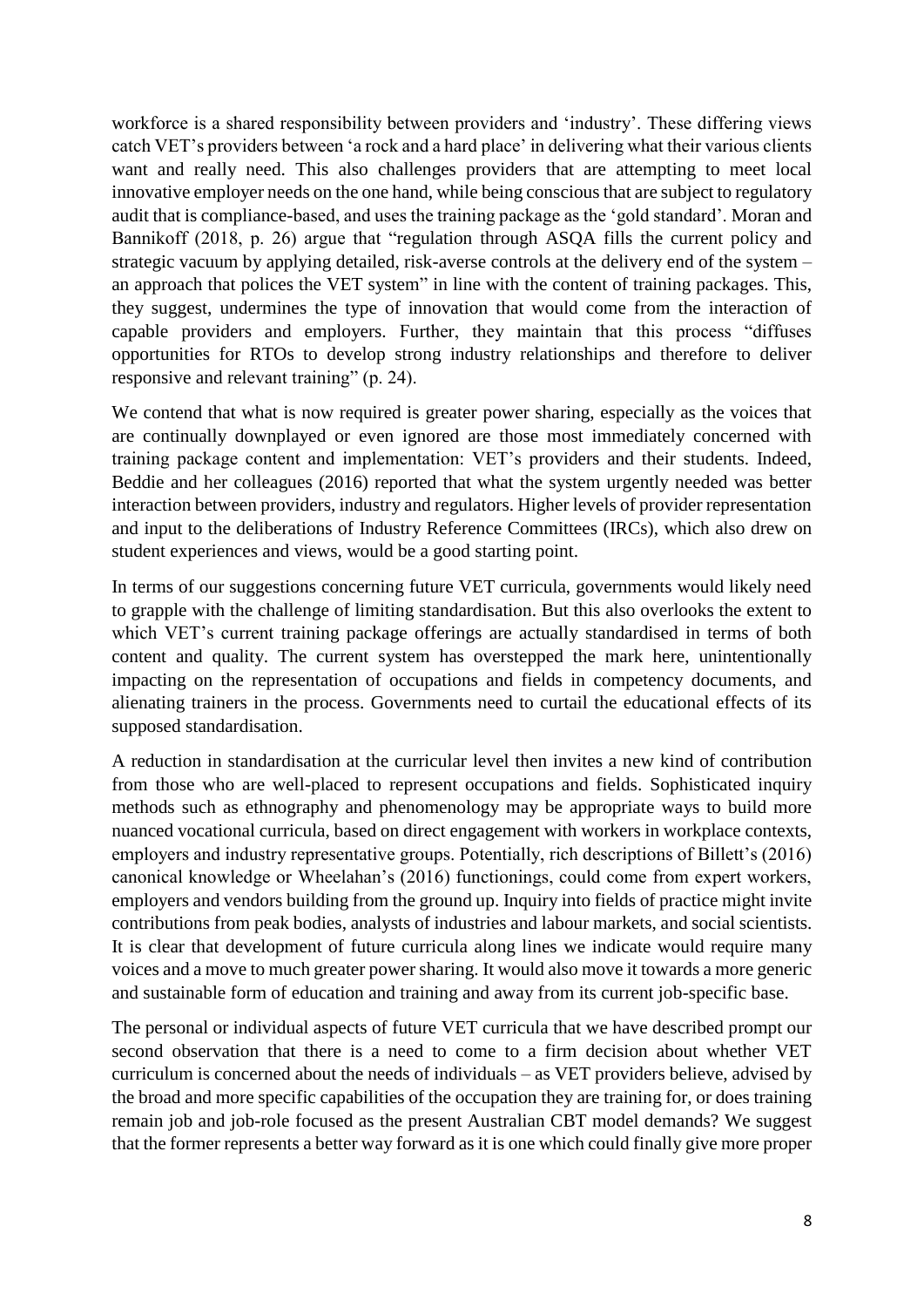regard to generic employability skills and capabilities and improve the flexibility and relevance of what is able to be offered.

We drew attention to challenges of conceptualising Wheelahan's (2016) capabilities and Billett's (2016) personal domains for the purpose of representation in curriculum. There needs to be greater attention given to advice about what capabilities are most valued, and how these capabilities might best be learnt, for example by making use of more empowering and enduring educational approaches to delivery such as problem-based learning. One solution would be to re-package: separating training packages into a component concerned with more industrial issues of required competencies/capabilities and qualifications and another focused on the content and nature of the associated education and training. This would allow training providers to focus only on those elements of most concern to them, but with access to broader contextual information when needed. There would also need to be careful work done to distinguish levels of personal capabilities – which will resist determination in terms of known job roles and work environments – and some of the aspects proposed by Billett (2016) that may be closer to current generic skills. Considerable methodological innovation would be required to discern what of the individual dimension of vocational preparation can be meaningfully translated to curriculum representations that can underpin training program design.

## **Conclusion**

From our perspective there are a number of other changes to processes and structures that could be adopted as 'first steps', recognising that immediate and very significant change may be more detrimental than helpful to the system. There is significant change fatigue within the sector, especially at provider level (Guthrie & Clayton 2018). However, we have already pointed to significant concerns about the extent to which current approaches are meeting the present and longer-term needs of individuals and industry. This includes the recently completed review of VET commissioned by the Morrison Government (Joyce 2019). An upside is that this latter review may drive a mood for more substantive change to training products and processes.

Beddie and her colleagues (2016) suggested a 'half way house' of change: testing new initiatives before wholesale implementation. This, they argue, should be seen as 'good practice'. They suggested a way forward was to conduct a series of pilots and trials that could inform more significant changes to the design of the training product system. But this will require a level of innovation, even bravery, on the part of Service Skills Organisations and their associated IRCs, as well as those bodies that oversee their operations, most notable the Australian Industry Skills Committee (AISC) – whose formal role is to approve training packages for implementation. The key question is: 'Are they up for it?' We suggest that a primary focus for any pilots must be those industries which are subject to rapid change, for example those most affected by the use of Information Technology and 'big data'. The upside, however, is that would allow experimentation to occur without substantive change being initially required.

The paper by Beddie and her colleagues (2016) and Joyce (2019) found that current training products, their administration and the updating cycle are overly complex. We, too, question the extent to which current processes are nimble enough to react to new practices and changes in a timely manner. At present there is considerable inertia which affects the ability to make changes and innovate, especially at the local provider level. But, the key word should be flexibility and guided by the extent to which development and implementation approaches can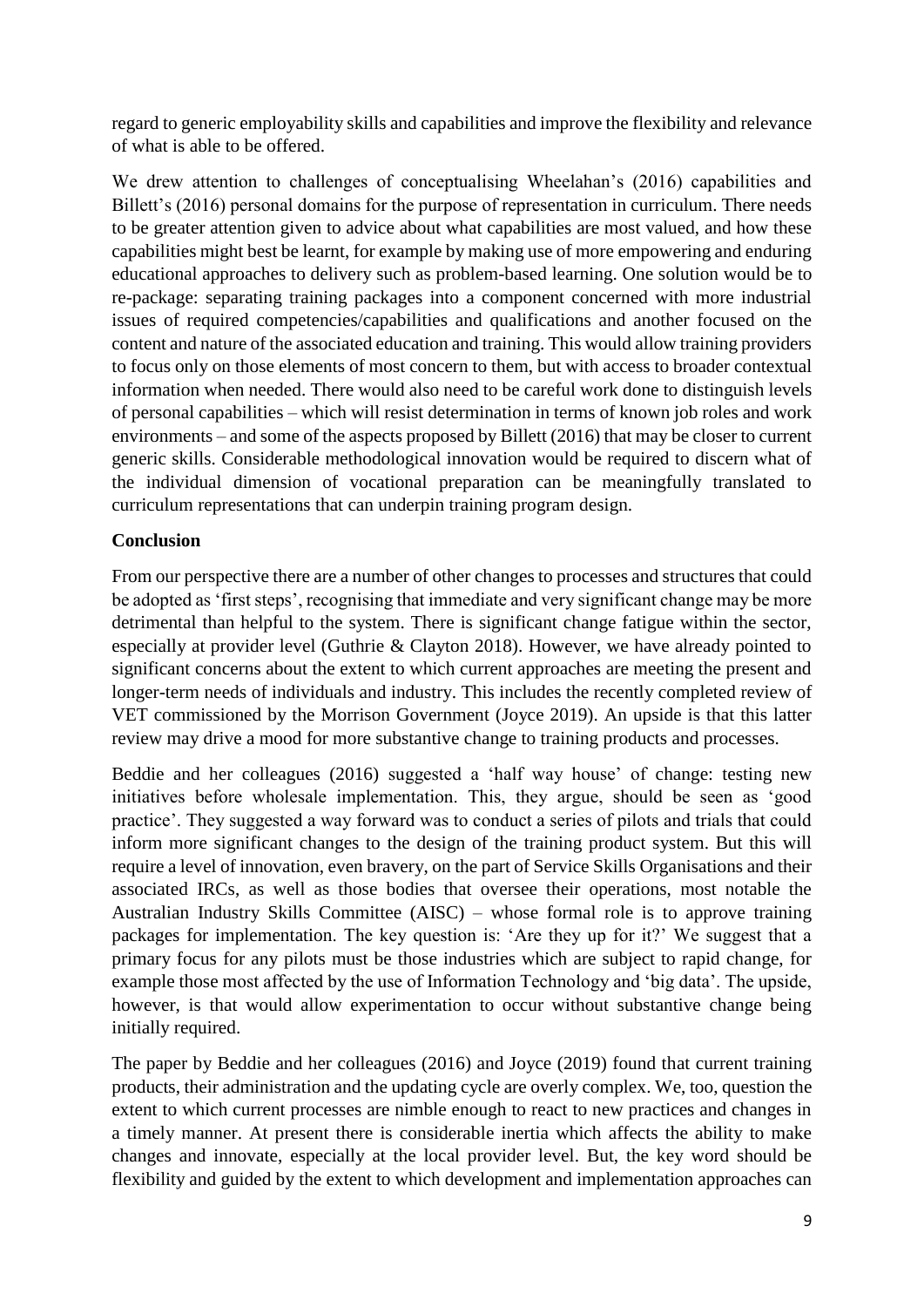move away from 'one size fits all' promoted by ASQA's audit process to one which allows more specific approaches that may be more fit for purpose in particular circumstances, occupations and industries. This means that education and training products such as training packages or VET curricula need to move from 'bible' to 'guide'. The issue with their 'biblical status' is twofold: first, and as noted above, they become the 'gold standard' by which institutions are audited for compliance rather than being a guide to practice where ASQA's auditors might make better use of professional judgement and the views of students and other end users. This requires that they are more free to make discretionary judgments about the quality of what is being offered to learners and employers in a particular context. Second, of course, they are no longer a gold standard if there is poor quality control in their structure and authoring, such that they are difficult to interpret and use. This, indeed, is the comment that many practitioners make about them.

## **References**

ACTRAC (1994). *User's guide to course design for competency-based curriculum*. Frankston, Victoria: Australian Committee for Training Curriculum (ACTRAC)

ANTA (1997). *Training packages: An integrated approach to flexible training delivery*. Brisbane: Australian National Training Authority

ANTA (2002). *Training Package: Successes, issues and challenges in implementation*. Brisbane: Australian National Training Authority

Beddie, F., Hargreaves, J. & Atkinson, G. (2017). *Evolution not revolution: views on training products reform*. Adelaide: National Centre for Vocational Education Research.

Billett, S. (2016). Beyond competence: an essay on a process approach to organising and enacting vocational education. *International Journal of Training Research*, 14:3, 197-214.

Buchanan, J., Yu, S., Marginson, S. & Wheelahan, L. (2009). *Education, Work and Economic Renewal.* Sydney, NSW: Workplace Research Centre, University of Sydney.

DET (undated). *Outcomes of the review of training packages and accredited courses*. Canberra: Department of Education and Training website at <https://www.education.gov.au/outcomes-review-training-packages-and-accredited-courses> (Cited July 2019)

Guthrie, H., Jamison, B., McLean, S. & Woodward, S. (1989). *National Curriculum Projects Manual, Australian Committee on TAFE Curriculum*. Adelaide: TAFE National Centre for Research and Development.

Guthrie, H. (2009). *Competence and competency-based training: what the literature says*. Adelaide: National Centre for Vocational Education Research.

Hodge, S. (2014). *Interpreting competencies in Australian vocational education and training: practices and issues*. Adelaide: National Centre for Vocational Education Research.

Hodge, S., Atkins, L. & Simons, M. (2016) Towards an epistemically neutral curriculum model for vocational education: from competencies to threshold concepts and practices. *International Journal of Training Research*, 14:3, 230-243.